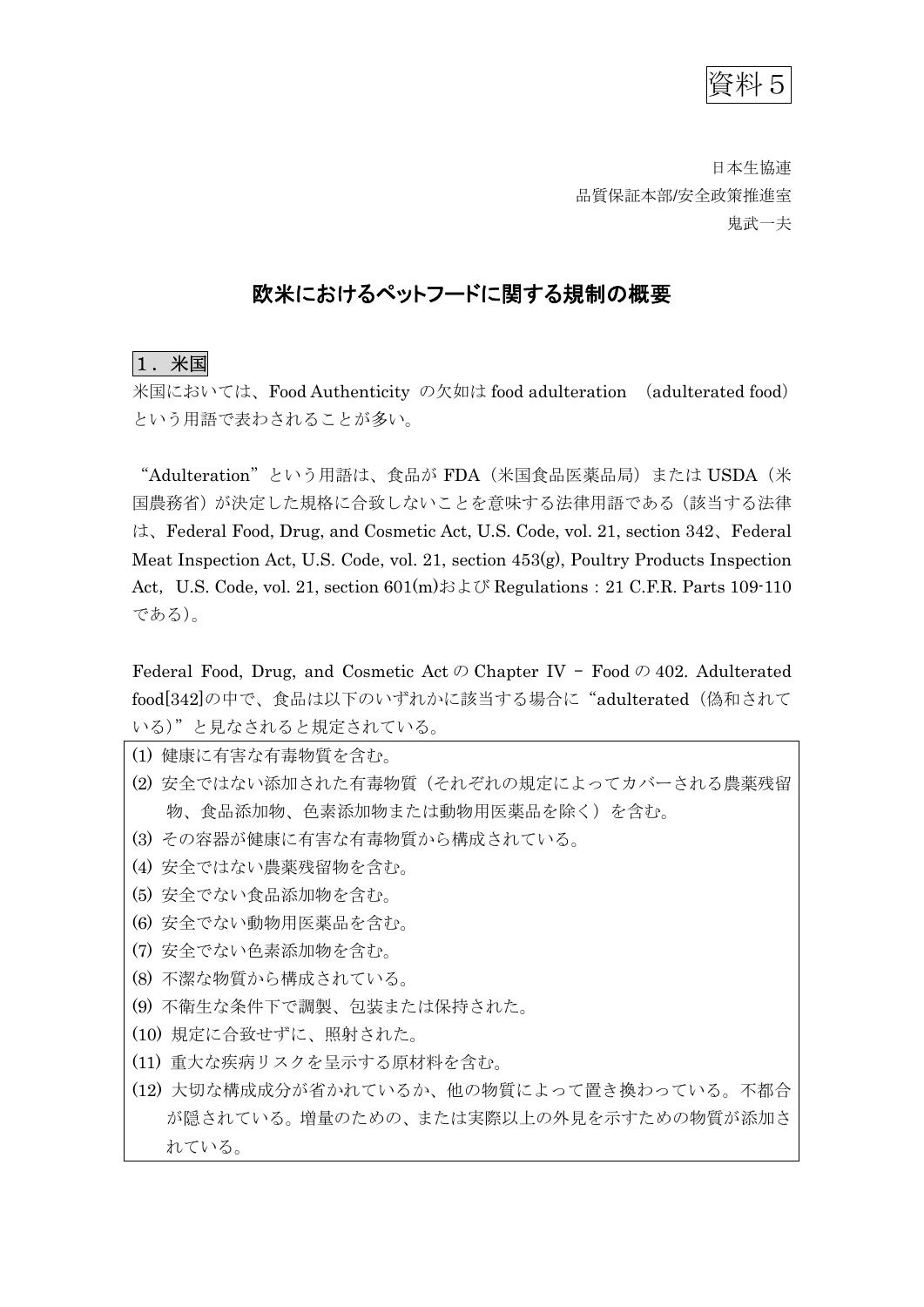以上のように、米国では adulterated food という用語は、いわゆる偽和食品(第12 項 に相当)以外に広範囲の食品の状況に用いられている。

(12)のような adulteration は、economic adulteration と呼ばれている。

"偽装"表示に関係する法律上の用語として、上述した"adulterated food"以外に、

"misbranded food"という用語が存在すると考えられる。 "misbranded food"は、 Federal Food, Drug, and Cosmetic Act, Chapter V – Food  $\oslash$  SEC.403.[21] U.S.C.343]に定義されている。

食品は以下の場合には、"misbranded(違法な表示をしている) "と見なせねばなら ない:

(a)表示が虚偽(false)か、誤認させる(misleading)、もしくは広告宣伝が虚偽か、誤 認させる。

(b)別の食品の名称で販売に供されている。

(c)語句"模造"を表示しない、別の食品の模造品である。

(d)容器が、誤認させるように作られている、成形されている、または充填されている。 (e)製造者、充填業者または流通業者の氏名と住所、および内容量を示す表示が行なわ れていない。

(f)この法律が要求する用語、説明等が読みやすいように表示されていない。

(g)規則による定義や基準に合致していないのに、そのような定義や基準が規定されて いる食品であるように主張している。

 $(h \sim n \,$ は省略した)等。

Federal Food, Drug, and Cosmetic Act, Chapter III – Prohibited Acts and Penalties の SEC. 301. [21 U.S.C. 331]に "adulterated food" および "misbranded food" に関 係する以下のような行為が禁止されている。

```
(a) "adulterated "された、もしくは "misbranded"された食品の州間の取引
(b) 州間の取引における食品の"adulteration"もしくは"misbranding"
(c) "adulterated "された、もしくは "misbranded"された食品の製造
(d~gg まで省略)その他
```
また、Food Quality Protection Act, FFDCA Amendments においては、"adulterated food "は、FFDCA sec. 408 の安全性基準に合致しない農薬残留物を含む食品と規定し ている。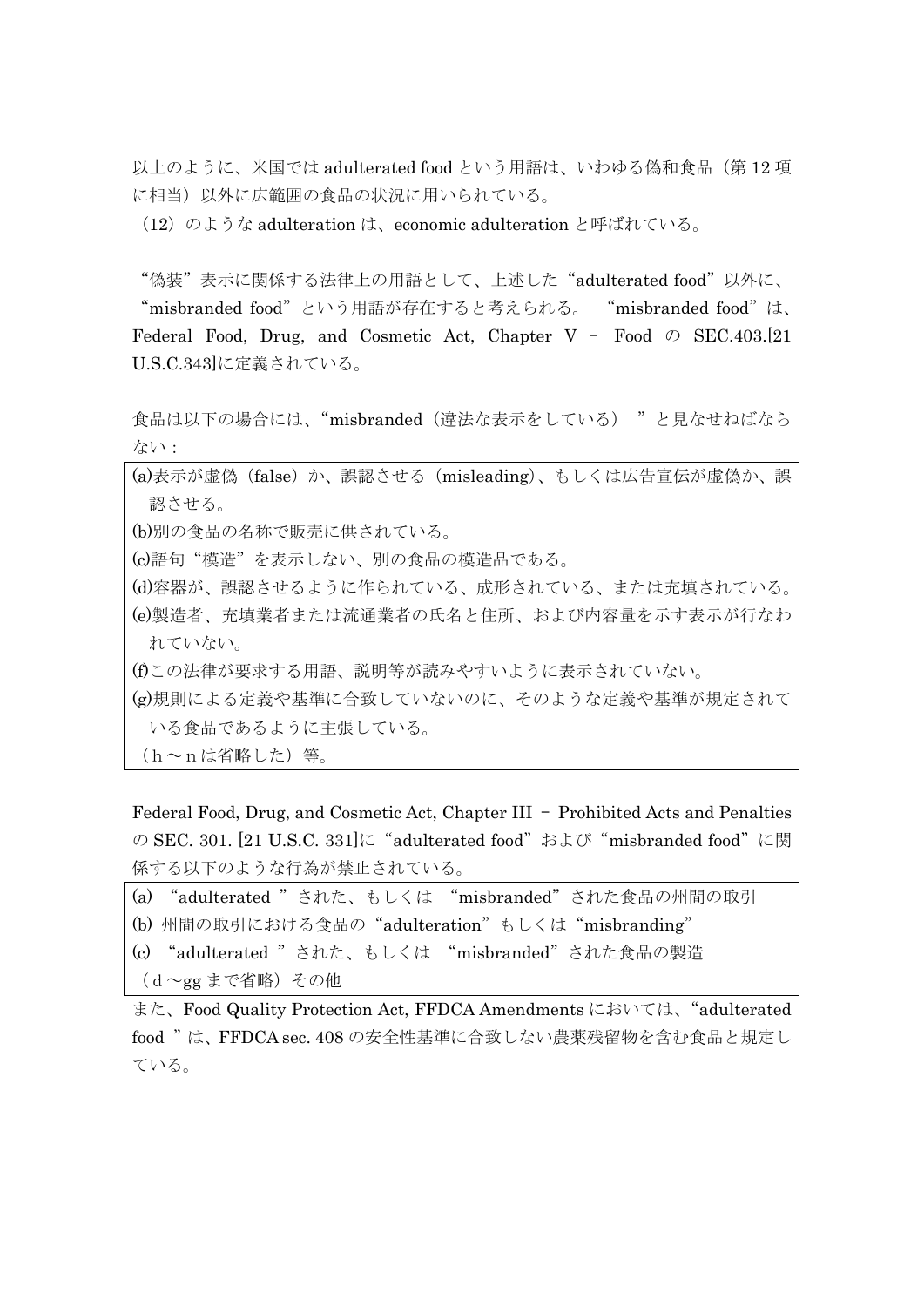# $|2.$  EU

2-1. ペットフードに関する主要な EU 規制は以下のものが該当する。

Dir. 79/373/EEC

79/373/EEC: Council Directive of 2 April 1979 on the marketing of compound feedingstuffs

配合飼料の流通に関する要件

 $Dir. 93/74/EC 13/09/93$ 

Council Directive 93/74/EEC of 13 September 1993 on feedingstuffs intended for particular nutritional purposes 特定の栄養目的

 $\Box$  Dir. 94/39 EC 25/07/94

Commission Directive 94/39/EC of 25 July 1994 establishing a list of intended uses of animal feedingstuffs for particular nutritional purposes 特定の栄養目的

#### Dec. 471/82/EEC

Council Directive 82/471/EEC of 30 June 1982 concerning certain products used in animal nutrition

動物栄養に係る飼料等の安全性

## Dec. 91/516/EEC

91/516/EEC: Commission Decision of 9 September 1991 establishing a list of ingredients whose use is prohibited in compound feedingstuffs 飼料への禁止物質リスト

## $\Box$  Reg. 96/25/EC

M4 COUNCIL DIRECTIVE 96/25/EC of 29 April 1996 on the circulation and use of feed materials, amending Directives 70/524/EEC, 74/63/EEC, 82/471/EEC and 93/74/EEC and repealing Directive 77/101/EEC 飼料原料の流通と使用に関する要件

## $\Box$  Reg. 999/2001/EC

REGULATION (EC) No 999/2001 OF THE EUROPEAN PARLIAMENT AND OF THE COUNCIL of 22 May 2001 laying down rules for the prevention, control and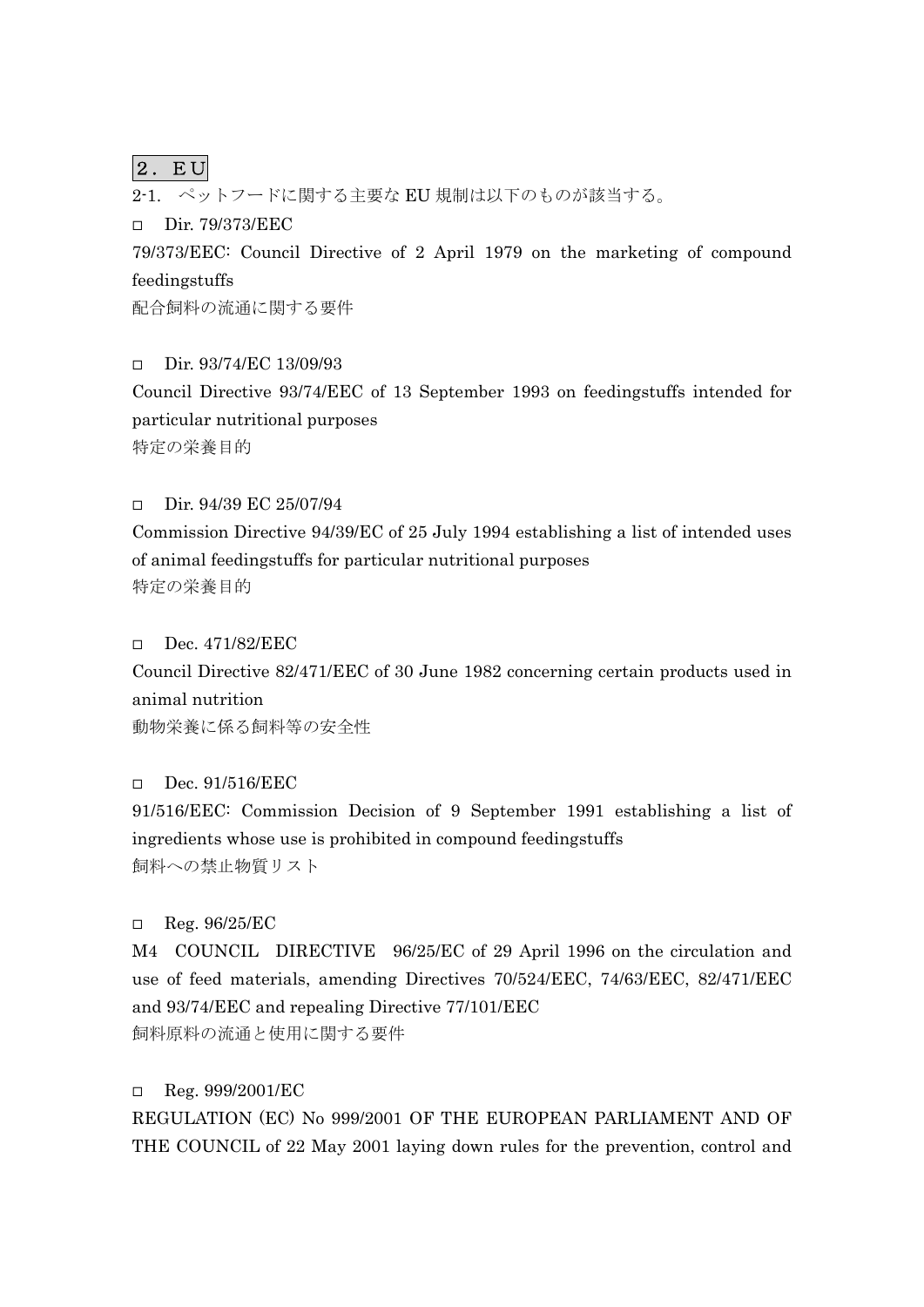eradication of certain transmissible spongiform encephalopathies TSEs 関連

#### Dir. 2002/32/EC

DIRECTIVE 2002/32/EC OF THE EUROPEAN PARLIAMENT AND OF THE COUNCIL of 7 May 2002 on undesirable substances in animal feed 動物飼料中の好ましくない物質群

## $\Box$  Reg. 178/2002/EC

REGULATION (EC) No 178/2002 OF THE EUROPEAN PARLIAMENT AND OF THE COUNCIL of 28 January2002 laying down the general principles and requirements of food law, establishing the European Food Safety Authority and laying down procedures in matters of food safety EFSA の創設及び食品の安全性を確保するための手順

 $\Box$  Reg. 1774/2002/EC

REGULATION (EC) No 1774/2002 OF THE EUROPEAN PARLIAMENT AND OF THE COUNCIL of 3 October2002 laying down health rules concerning animal by-products not intended for human consumption

食用でない動物性の副産物についての健康規則を規定

 $\Box$  Reg. 1829/2003/EC

REGULATION (EC) No 1829/2003 OF THE EUROPEAN PARLIAMENT AND OF THE COUNCIL of 22 September 2003 on genetically modified food and feed (Text with EEA relevance) 食品及び飼料 GMOs関連

## $\Box$  Reg. 1830/2003/EC

REGULATION (EC) No 1830/2003 OF THE EUROPEAN PARLIAMENT AND OF THE COUNCIL of 22 September 2003 concerning the traceability and labelling of genetically modified organisms and the traceability of food and feed products produced from genetically modified organisms and amending Directive 2001/18/EC 食品及び飼料 GMOs関連のトーレスアビリティ、表示について

 $\Box$  Reg. 1831/2003/CE

REGULATION (EC) No 1831/2003 OF THE EUROPEAN PARLIAMENT AND OF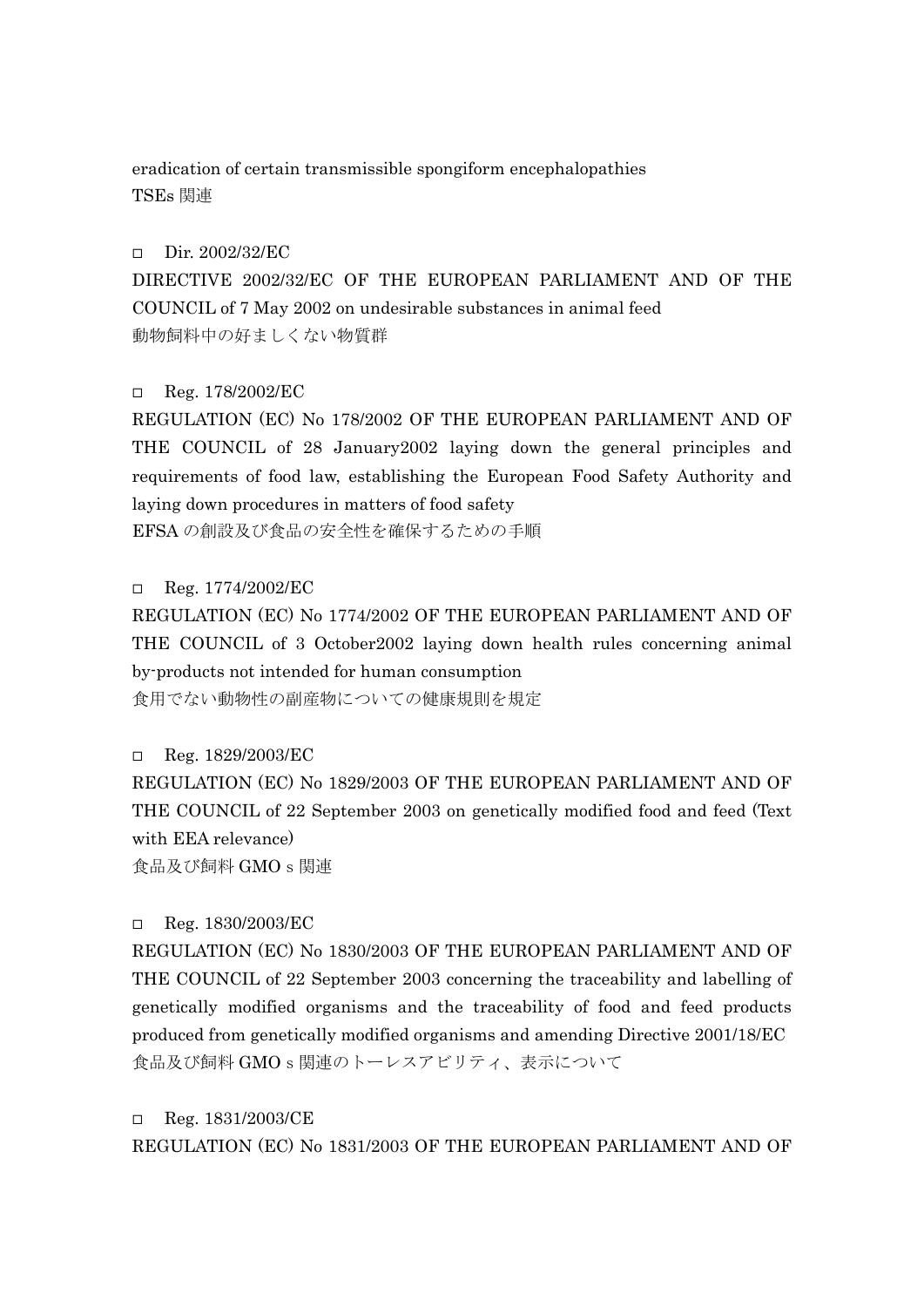THE COUNCIL of 22 September 2003 on additives for use in animal nutrition (Text with EEA relevance) 動物栄養に係る添加物の使用

□ Reg. 183/2005/CE

REGULATION (EC) No 183/2005 OF THE EUROPEAN PARLIAMENT AND OF THE COUNCIL of 12 January 2005 laying down requirements for feed hygiene (Text with EEA relevance) 飼料の衛生

Recommendation 576/2006/EC

COMMISSION RECOMMENDATION of 17 August 2006 on the presence of deoxynivalenol, zearalenone, ochratoxin A, T-2 and HT-2 and fumonisins in products intended for animal feeding (Text with EEA relevance) (2006/576/EC) 飼料中のカビ毒

2-2.規則 178/2002/EC について

規則 178/2002/EC とペットフード中のメラミンの存在について、欧州委員会(健康· 消費者保護総局 DGSANCO:Health and Consumer Protection DG)が欧州食品安 全庁 EFSA の科学的見解を要請された根拠は規則 178/2002/EC 第 29 条の 1 (a) であ った。

DGSANCO から EFSA への要請 (08.05.2007)

# ANNEX

Request for an urgent scientific opinion on the presence of melamine and structurally related compounds such as cyanuric acid in protein-rich ingredients for feed and food

・・・・・・・・・・・・・・・・・・・・・・・・・・・・・・・・・・・・・・・

# Background